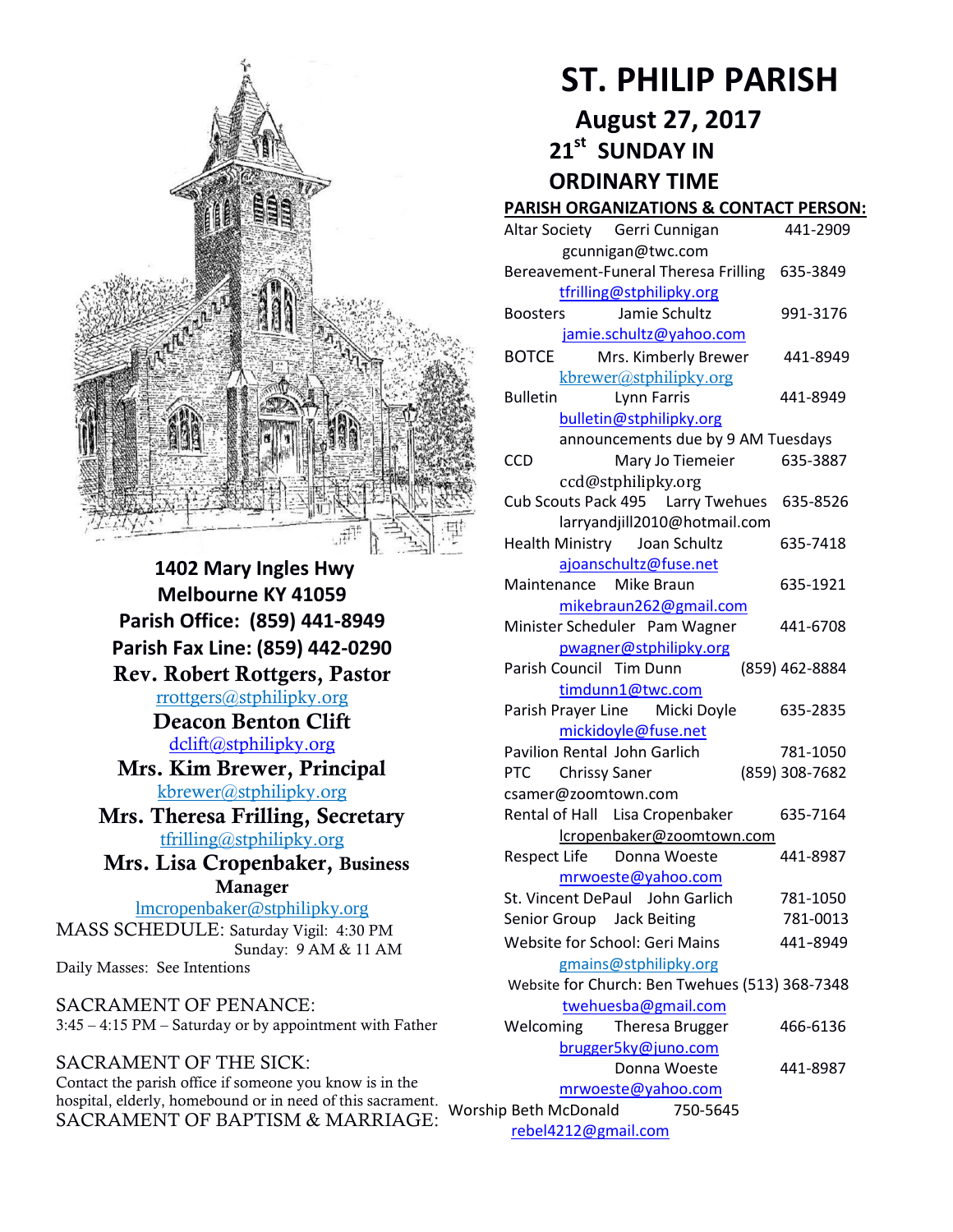# **MASS INTENTIONS:**

## **Sunday, August 27**

| 4:30 PM | The Robert Heiert Family |
|---------|--------------------------|
| 9 AM    | Rosemary Kirst           |
| 11 AM   | Lou Ann Roth             |

# **Tuesday, August 29**

7:00 PM Mary Lou & Don Schnelle

## **Wednesday, August 30**

8:30 AM Living & Deceased of St. Philip Parish

## **Friday, September 1**

8:30 AM Martha & Carl Sandfoss

## **Sunday, September 3**

4:30 PM Bob & Helen Huber (67<sup>th</sup> anniversary) 9 AM Lucille Miller 11 AM Timothy McNamara

#### **STEWARDSHIP**

Collection from August  $20^{th}$ : \$5,329.50 Utility: \$60.00 Endowment: \$95.00 Norbert Frilling Fund: \$60.00 Assumption: \$481.00 Domestic Needs: \$10.00

# *OTHERS FIRST –* **JULY:**

We received 160 reams of paper for school! Thank you all so much for your generous spirit!

# *OTHERS FIRST* **– AUGUST:**

Our items are for Life Learning Center. Still time to bring donations in to church! Items needed are: Highlighters – pens – pencils – glue sticks – pipe cleaners – post-it notes – scotch tape – markers (8 or 10 count) – pencil sharpeners (individual cheap ones) and colored pencils (8 or 12 count).

# *OTHERS FIRST* **– SEPTEMBER:**

We chose *Family Promise of Northern Kentucky* for the month of September. It is a faith-based collaborative that empowers Northern Kentucky children and their families who are experiencing temporary homelessness. They strive to help them attain sustainable independence. Here are the items they need: Batteries – bottled water – juice boxes – razors – deodorant – shampoo/conditioner – tissues and underwear (all sizes. As always, please place your donations in the wicker chest in the side vestibule. Thank you.

# **VIRTUS INFORMATION:**

St. Philip's will host a Virtus session on Saturday, September  $9<sup>th</sup>$  at 9:00 a.m. in our parish center. We are always looking for volunteers to help at school. For more information, please contact Theresa at the rectory for more information (441.8949).

# **VIRTUS INFO:**

The August bulletin has posted and will be due on September  $5<sup>th</sup>$ . The month of August will be an open month to go in and catch up on your bulletins if you have been suspended. As always, if you have any questions, please contact Theresa (441.8949).

# **'***WHO IS JESUS TO YOU?"*

Women's Parish Retreat at St. Anne Convent will be held on September 8th -10<sup>th</sup>. Deacon Dave Profitt, Director of St. Anne Retreat Center, will be leading a retreat on helping you discover the deeper meaning of Jesus in your life and how you deepen your personal relationship with him. Contact Ginny Kane (441.2003 ext 327) for details and reservations. Deadline to register is August 29<sup>th</sup>.

# **ALTAR SOCIETY:**

We will be having our next meeting on Thursday, September  $7<sup>th</sup>$  at 7:00 p.m. in the parish center meeting room. If anyone is interested in joining our organization, please feel free to join us on September  $7<sup>th</sup>$  and see if you'd like to become a member. We only meet about four times a year. We would love to have new members. All are welcome.

#### **BULLETIN DEADLINE INFORMATION:**

Due to the Labor Day holiday, Dee Printing is asking for our September 10<sup>th</sup> issue by Friday, September 1<sup>st</sup>. If you need anything in the bulletin, please send it in as soon as possible.

# **SAVE THE DATE:**

Sunday, September  $10^{th}$  at 12:15 p.m., Father Bob will be meeting with anyone interested in the RCIA program. We will meet in church.

#### **EDWIN SCHULTZ MEMORIAL TOURNAMENT:**

This year's tournament is Saturday, September 23<sup>rd</sup>, from  $8:30$  a.m.  $-6:30$  p.m. It's a two-and-out tournament. Come join the fun at St. Philip's ballfield and celebrate the life of a wonderful man, Edwin Schultz. For more information or to register your team, please contact Brad Schultz (513.383.9656).

# **FLOWERS FOR MARY:**

There are vases in front of Mary's statue if you wish to bring flowers from home.

## **FLOWERS ON THE ALTAR:**

Flowers on the altar this week are in memory of Carl and Martha Sandfoss (parents of Lisa Cropenbaker).